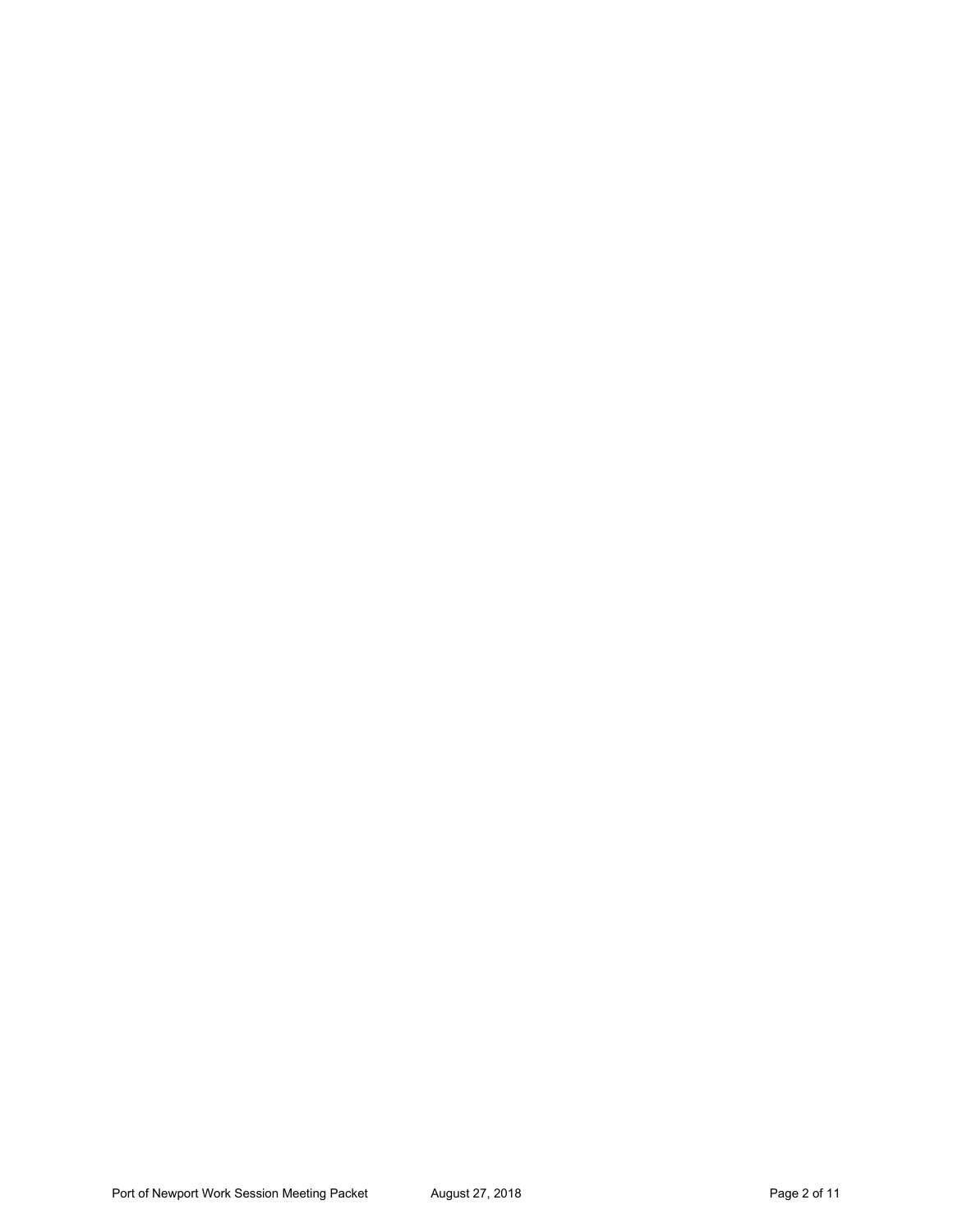

**RECOMMENDED CAPITAL IMPROVEMENTS (By Priority)Fiscal Year 2018-2019**

| Item#         | <b>Priority</b> | Sub-priority | <b>Fund</b> | Project                                                                     | Dept.       | <b>Cost Estimate</b> |
|---------------|-----------------|--------------|-------------|-----------------------------------------------------------------------------|-------------|----------------------|
|               | S               |              | <b>FMRF</b> | PD5 pier engineering - Phase III                                            | CM.         | 86,625               |
| $\mathcal{P}$ | S               |              | GOF         | Replace waste water pump station                                            | <b>RM</b>   | 16,000               |
| 3             | S               |              | <b>FMRF</b> | Replace fuel dock solenoid valve                                            | <b>RM</b>   | 15,000               |
|               | S               |              | <b>FMRF</b> | Replace electric load centers - Recreational Marina (first 3 of 9)          | <b>RM</b>   | 38,000               |
| 5             | S               | 5            | <b>FMRF</b> | Port Dock 7 replace 8 mid-pilings and 2 end-pilings; PD 5 replace 2 pilings |             | 120,000              |
| 6             | S               | 6            | <b>NOAA</b> | Repair/replace steel pile caps                                              | <b>NOAA</b> | 6,000                |
|               | S               |              | <b>NOAA</b> | Camel system repairs & modifications                                        | <b>NOAA</b> | 80,000               |
| 8             | S.              | 8            | <b>CF</b>   | Design of RV Park Annex full upgrade - Phase I                              | RV          | 18,000               |
| 9             | S               | $[1]$        | GOF         | Hoist Dock 110v additions/moves                                             | <b>CM</b>   | 12,981               |
| 10            | S               | $[1]$        | <b>CF</b>   | Evaluate Rogue Brewery seawall                                              | LР          | 10,000               |
|               |                 |              |             |                                                                             | Total:      | 402,606              |

#### **PON Staff Recommendations**

(Individual projects subject to modification(s) throughout FY 2018-2019 by Board of Commissioners)

 $^{[1]}$  Work is in progress or has been completed.

Priorities

S - Short term (next budget year)

N - Near term (2 to 5 years)

M - Mid term (6 to 10 years)

L - Long term (11 to 20 years)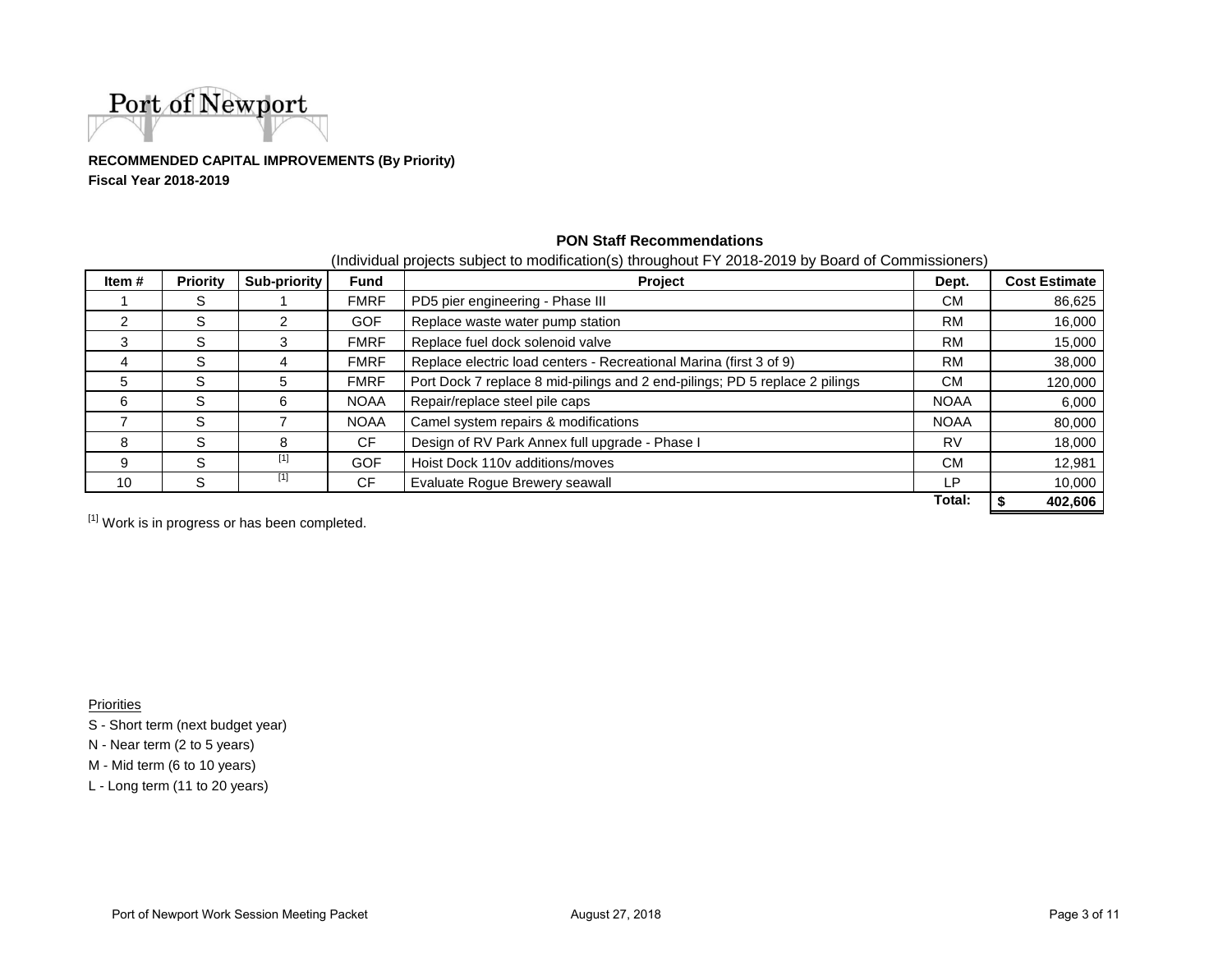| <b>Port of Newport</b>                                                      |                        |               |                                                     |                       |
|-----------------------------------------------------------------------------|------------------------|---------------|-----------------------------------------------------|-----------------------|
| Recommended Capital Projects (By Fund)                                      |                        |               |                                                     |                       |
| FY 2018-2019                                                                |                        |               |                                                     |                       |
|                                                                             |                        |               |                                                     |                       |
|                                                                             |                        |               |                                                     |                       |
|                                                                             | <b>Profit</b>          |               | <b>Resources</b>                                    | <b>Projected Cash</b> |
|                                                                             | <b>Center</b>          | <b>Budget</b> | (Grant/Loan)                                        | Requirement           |
| <b>General Operating Fund (GOF)</b>                                         |                        |               |                                                     |                       |
| Replace waste water pump station                                            | <b>RM</b>              | \$<br>16,000  | $\sqrt[6]{\frac{1}{2}}$<br>$\overline{\phantom{a}}$ | \$<br>16,000          |
| Hoist Dock 110v additions/moves                                             | <b>CM</b>              | 12,981        |                                                     | 12,981                |
| Subtotal                                                                    |                        | 28,981        |                                                     | 28,981                |
| <b>Facilities Maintenance Reserve Fund (FMRF)</b>                           |                        |               |                                                     |                       |
| PD5 pier engineering - Phase III                                            | <b>CM</b>              | 86,625        |                                                     | 86,625                |
| Replace fuel dock solenoid valve                                            | <b>RM</b>              | 15,000        |                                                     | 15,000                |
| Replacing electric load centers - Recreational Marina (first 3 of 9)        | <b>RM</b>              | 38,000        |                                                     | 38,000                |
| Port Dock 7 replace 8 mid-pilings and 2 end-pilings; PD 5 replace 2 pilings | <b>CM</b>              | 120,000       |                                                     | 120,000               |
| Subtotal                                                                    |                        | 259,625       |                                                     | 259,625               |
|                                                                             |                        |               |                                                     |                       |
| <b>Construction Fund (CF)</b>                                               |                        |               |                                                     |                       |
| Design of RV Park Annex full upgrade - Phase I                              | <b>RV</b><br><b>LP</b> | 18,000        |                                                     | 18,000                |
| Evaluate Rogue Brewery seawall                                              |                        | 10,000        | $\overline{\phantom{a}}$                            | 10,000                |
|                                                                             |                        | 28,000        |                                                     | 28,000                |
| <b>NOAA Fund (NOAA)</b>                                                     |                        |               |                                                     |                       |
| Repair/replace steel pile caps (contract requirement)                       | <b>NOAA</b>            | 6,000         |                                                     | 6,000                 |
| Camel system repairs & modifications                                        | <b>NOAA</b>            | 80,000        |                                                     | 80,000                |
| Subtotal                                                                    |                        | 86,000        | ٠                                                   | 86,000                |
|                                                                             |                        |               |                                                     |                       |
| <b>Total</b>                                                                |                        | \$<br>402,606 | \$<br>$\blacksquare$                                | \$<br>402,606         |
|                                                                             |                        |               |                                                     |                       |
|                                                                             |                        |               |                                                     |                       |
|                                                                             |                        |               |                                                     |                       |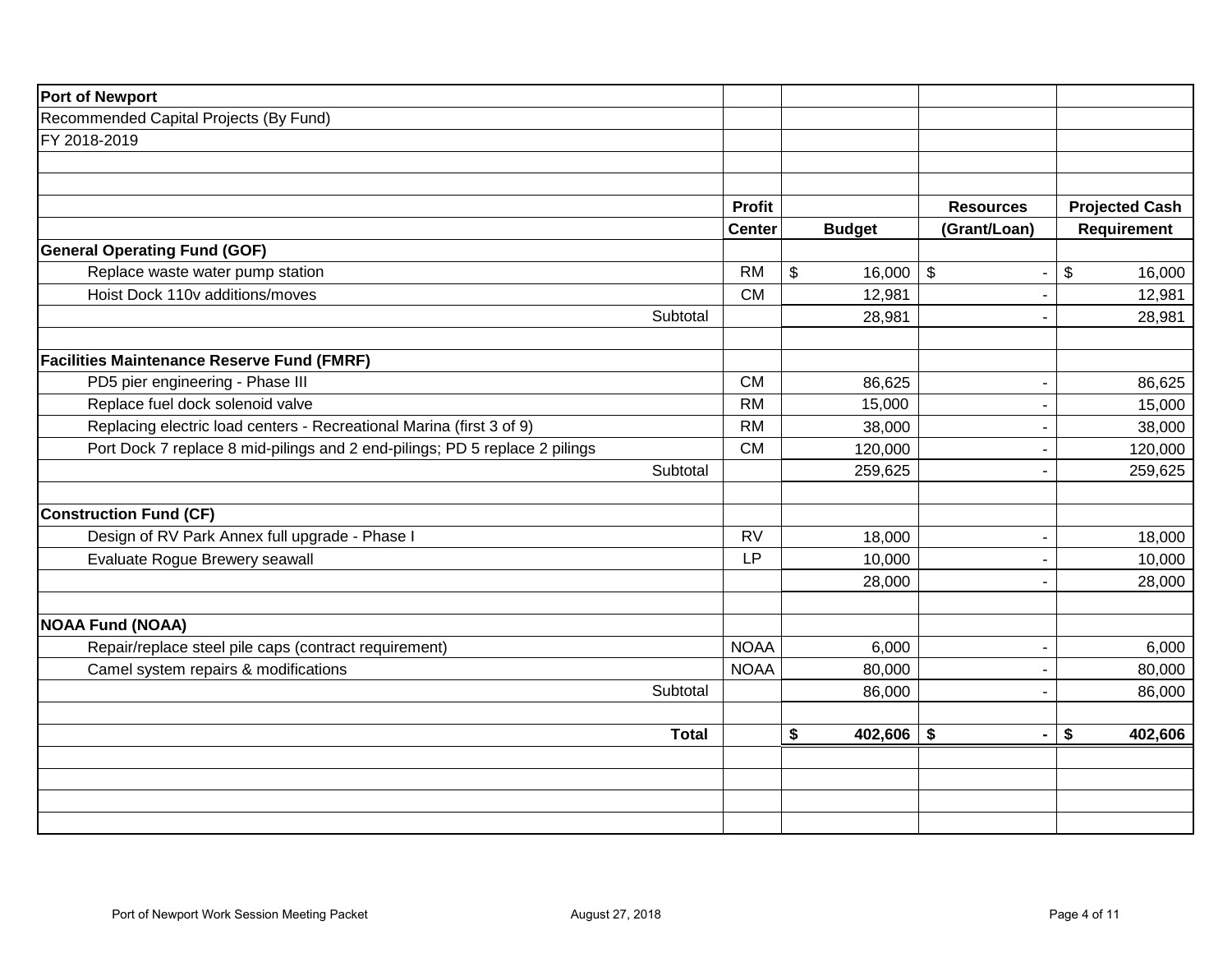# Identified Future Capital Improvements (From Department Heads)

|        |                 |              | <b>INTERNATIONAL TERMINAL</b>                              |                      |                                |
|--------|-----------------|--------------|------------------------------------------------------------|----------------------|--------------------------------|
| Item # | <b>Priority</b> | Sub-priority | Project                                                    | <b>Cost Estimate</b> | <b>Ref. Document</b>           |
|        | ົ<br>১          |              | <b>Security Cameras &amp; Network</b>                      | 115,000              |                                |
| 2      | S               |              | Two water line extensions to west wharf                    | 6,000                |                                |
| 3      | S               |              | Purchase and install 2nd swing hoist for use on East Wharf | 130,000              |                                |
|        | S               |              | Concrete pad for waste oil/bilge tank                      | 9,000                |                                |
| 5      | $\sim$<br>১     |              | Oil/bilge above-ground waste containment tank              | 61,000               |                                |
| 6      | S               |              | Grading of Port's 9.85-acre lot                            |                      | 55,000 2015 quote of \$51,596. |
|        |                 |              | Replace H250 with "newer" used model                       | 65,000               |                                |
| 8      |                 |              | International Terminal fire water line loop                |                      | 138,732 2013 CFP               |
| 9      |                 |              | Asphalt parking lot area west of shop                      |                      | 110,000 2014 quote             |
| 10     |                 |              | Re-asphalt northwest end of lot                            |                      | 84,000 2016 quote              |
|        |                 |              | <b>SUBTOTAL</b> 9                                          | 773,732              |                                |

|       |          |                        | <b>COMMERCIAL MARINA</b>                                               |                      |                      |
|-------|----------|------------------------|------------------------------------------------------------------------|----------------------|----------------------|
| Item# | Priority | Sub-priority   Project |                                                                        | <b>Cost Estimate</b> | <b>Ref. Document</b> |
| 11    | S        |                        | Security Cameras & Network                                             | 15,000               |                      |
| 12    | S        |                        | Port Dock 7 new floats, » 160 linear ft. (Sections E & F)              | 288,000              |                      |
| 13    | S        |                        | Port Dock 7 section F restoration of utilities                         | 23,000               |                      |
| 14    | S        |                        | Replace Hoist #3 (manned crane desired to add 10' reach)               | 135,000              |                      |
| 15    | S        |                        | Replace rods/Rub boards/Dock 5X [1]                                    | 25,000               |                      |
| 16    | N        |                        | Replace Rods/ 1-Whaler/Rub boards/new bumpers/ triangles/PD-5C[1]      | 270,000              |                      |
| 17    | N        |                        | Replace rods/UHMW rub boards/Dock 3[1]                                 | 110,000              |                      |
| 18    | N        |                        | Replace rods/bumpers/rub boards/6 whalers Dock 5B[1]                   | 350,000              |                      |
| 19    | N        |                        | Replace finger rods/triangle tops/ wooden rub boards Dock 7 fingers[1] | 30,443               |                      |
| 20    | N        |                        | Replace floats on PD-7 E/F Docks [1]                                   | 1,031,921            | FY 2016-2017 REQ     |
| 21    | N        |                        | Marina Dredging                                                        | 2,230,323            | 2013 CFP             |
| 22    | N        |                        | Replace pilings on Swedes dock/move dock 50' to the West               | 195,356              |                      |
| 23    | N        |                        | Hoist Dock Expansion (east or west)                                    | 1,547,882            | FY 2016-2017 REQ     |
| 24    | M        |                        | Port Dock 5 Pier Improvements/ Alt 1+3                                 | 3,241,281            |                      |
| 25    | М        |                        | Hoist Dock (Center Section)                                            | 694,447              | FY 2016-2017 REQ     |
| 26    |          |                        | Port Dock 1 Replacement                                                | 816,997              | 2013 CFP             |
| 27    |          |                        | Replace Used Oil Tanks & Purchase Oil/Water Separator                  | 100,000              |                      |
|       |          |                        | SURTOTAL &                                                             | 11 104 650           |                      |

 **SUBTOTAL \$ 11,104,650**

[1] Labor not included.

**Priorities** 

S - Short term (next budget year)

N - Near term (2 to 5 years)

M - Mid term (6 to 10 years)

L - Long term (11 to 20 years)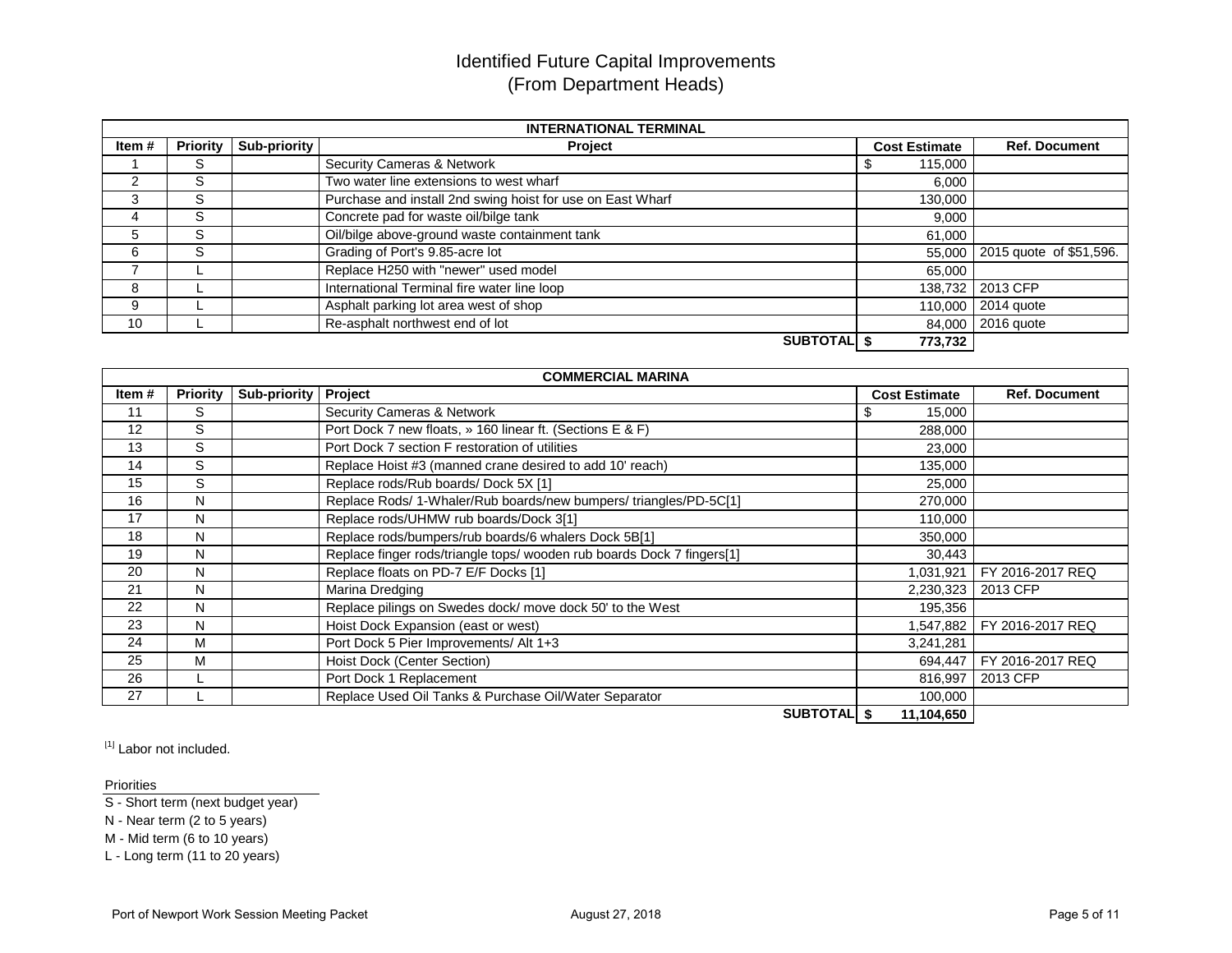# Identified Future Capital Improvements (From Department Heads)

|       |                 |                        | <b>RECREATIONAL MARINA</b>                                                |                      |                      |
|-------|-----------------|------------------------|---------------------------------------------------------------------------|----------------------|----------------------|
| Item# | <b>Priority</b> | Sub-priority   Project |                                                                           | <b>Cost Estimate</b> | <b>Ref. Document</b> |
| 28    | S               |                        | Security Cameras & Network                                                | 5,000<br>ъ           |                      |
| 29    | S               |                        | <b>Repair Transient Service Dock</b>                                      | 100,000              |                      |
| 30    | S               |                        | Re-side buildings in marina (south, central)                              | 50.000               | FY 2016-2017 REQ     |
| 31    | S               |                        | Landing float repair on bottom of A Dock                                  | 50,000               |                      |
| 32    | S               |                        | Replace electric load centers - Recreational Marina (last 6 of 9)         | 70,000               |                      |
| 33    | N               |                        | Install New Fillet Table Top of F-Dock (covered, screened, with lighting) | 75,000               |                      |
| 34    | N               |                        | New electrical pedestals at marina                                        | 144,469              | FY 2016-2017 REQ     |
| 35    | N               |                        | Marina Dredging                                                           | 2,924,712            | 2013 CFP             |
| 36    | N               |                        | Reconstruction of Recreational Marina Docks                               | 141,613              | 2013 CFP             |
| 37    | N               |                        | Pavement Reconstruction/Seal Coating (all areas)                          | 435.756              | 2013 CFP             |
| 38    | N               |                        | <b>OSMB Service Dock Trail Connection (service dock)</b>                  | 3,100,000            | <b>OSMB WAG</b>      |
| 39    | N               |                        | South Beach Storm Water Outfall                                           | 2,000,000            |                      |
| 40    |                 |                        | <b>Fishing Pier Replacement</b>                                           | 3,600,000            | 2013 CFP             |
| 41    |                 |                        | South Beach Marina Fuel Facility - Tank Replacement                       | 228.759              | 2013 CFP             |
|       |                 |                        | <b>SUBTOTALI</b> \$                                                       | 12,925,309           |                      |

|       |                 |              | <b>RV PARK</b>         |               |                         |
|-------|-----------------|--------------|------------------------|---------------|-------------------------|
| Item# | <b>Priority</b> | Sub-priority | <b>Project</b>         | Cost Estimate | Ref.<br><b>Document</b> |
| 42    |                 |              | Renovate RV Park Annex | 300,000       | 2013 CFP                |
|       |                 |              | <b>SUBTOTALI</b>       | 300,000       |                         |

|          |   |                                          | <b>LEASED PROPERTIES</b>                                              |                      |                           |
|----------|---|------------------------------------------|-----------------------------------------------------------------------|----------------------|---------------------------|
| Item $#$ |   | <b>Priority   Sub-priority   Project</b> |                                                                       | <b>Cost Estimate</b> | <b>Ref. Document</b>      |
| 43       | N |                                          | Paint OPS building and marina store                                   |                      | 10,319   FY 2016-2017 REQ |
| 44       | N |                                          | Picnic Bunker rebuild (Day Use area)                                  |                      | 39,216 2013 CFP           |
| 45       | N |                                          | Rogue Brewery (Dry Moorage Building) North Wall/Siding Replacement    |                      | 300,000 2013 CFP          |
| 46       | N |                                          | Rogue Brewery (Dry Moorage Building) Foundation/Seawall Stabilization | 2,100,000 2013 CFP   |                           |
|          |   |                                          | <b>SUBTOTALI \$</b>                                                   | 2,449,535            |                           |

|            |                                          | <b>ADMINISTRATION</b>                        |                      |                      |
|------------|------------------------------------------|----------------------------------------------|----------------------|----------------------|
| Item #     | <b>Priority   Sub-priority   Project</b> |                                              | <b>Cost Estimate</b> | <b>Ref. Document</b> |
| 47         |                                          | New Port Offices/Parking Area/Customs Office | 900.000              | Capri 2014           |
|            |                                          | <b>SUBTOTALIS</b>                            | 900,000              |                      |
|            |                                          |                                              |                      |                      |
| Priorities |                                          | <b>TOTAL</b>                                 | 28,453,226           |                      |

S - Short term (next budget year) N - Near term (2 to 5 years)

 M - Mid term (6 to 10 years)L - Long term (11 to 20 years)

Port of Newport Work Session Meeting Packet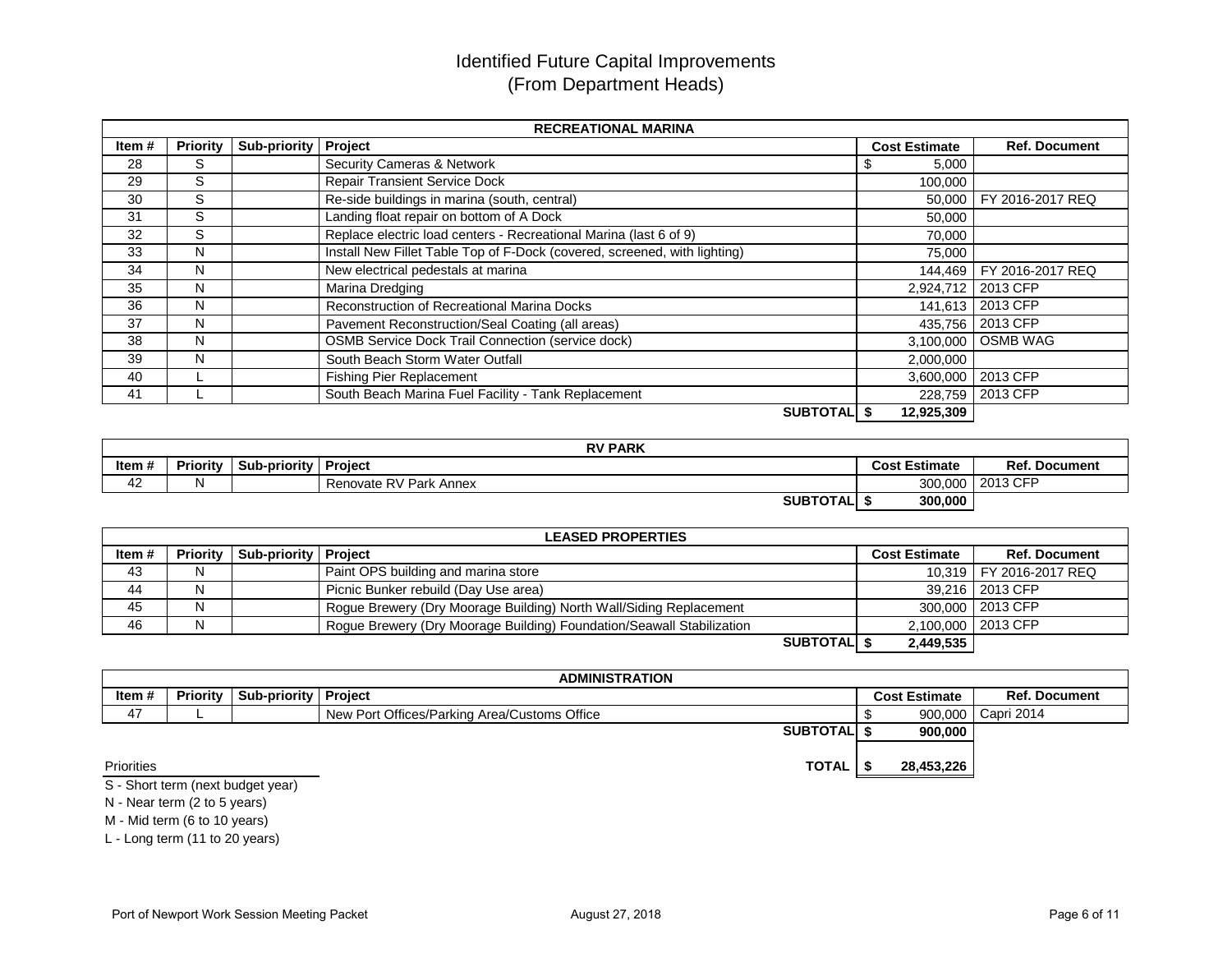

#### **Recommended Personnel Services Fiscal Year 2018-2019**

|                                              |         | <b>General Operating Fund (GOF)</b> |              |              |          |                                                   |                             |           | <b>NOAA Fund</b> | Combined      |           |             |            |
|----------------------------------------------|---------|-------------------------------------|--------------|--------------|----------|---------------------------------------------------|-----------------------------|-----------|------------------|---------------|-----------|-------------|------------|
|                                              |         |                                     |              |              |          | Recreational Commercial International Maintenance | 2017-2018                   | 2018-2019 | GOF              | 2017-2018     | 2018-2019 | <b>NOAA</b> | GOF + NOAA |
|                                              | Admin   | <b>RV Park</b>                      | Marina       | Marina       | Terminal | Department <sup>[1]</sup>                         | <b>Budget</b>               | Proposed  | $% +/-$          | <b>Budget</b> | Proposed  | $% +/-$     | $% +/-$    |
| <b>Salaries and Wages</b>                    |         |                                     |              |              |          |                                                   |                             |           |                  |               |           |             |            |
|                                              |         |                                     |              |              |          |                                                   |                             |           |                  |               |           |             |            |
| <b>Port Administration</b>                   |         |                                     |              |              |          |                                                   |                             |           |                  |               |           |             |            |
| General Manager (Prior - severance pay)      | 31,564  |                                     |              |              |          |                                                   |                             |           |                  |               |           |             |            |
| General Manager (Interim - 10 mos.)          | 103,780 |                                     |              |              |          |                                                   |                             |           |                  |               |           |             |            |
| Administrative Supervisor                    | 38,189  |                                     |              |              |          |                                                   |                             |           |                  |               |           |             |            |
| Director of Finance (6 mos. starting 1/1/19) | 42,086  |                                     |              |              |          |                                                   |                             |           |                  |               |           |             |            |
| <b>Accounting Supervisor</b>                 | 53,358  |                                     |              |              |          |                                                   |                             |           |                  |               |           |             |            |
| <b>Accounting Specialist I</b>               | 37,425  |                                     |              |              |          |                                                   |                             |           |                  |               |           |             |            |
| <b>Accounting Specialist II</b>              | 35,261  |                                     |              |              |          |                                                   |                             |           |                  |               |           |             |            |
| <b>Accounting Specialist III</b>             | 30,084  |                                     |              |              |          |                                                   |                             |           |                  |               |           |             |            |
| Director of Operations                       | 85,713  |                                     |              |              |          |                                                   |                             |           |                  |               |           |             |            |
| Project Engineer                             |         |                                     |              |              |          |                                                   |                             |           |                  |               |           |             |            |
| Overtime                                     | 5,000   |                                     |              |              |          |                                                   |                             |           |                  |               |           |             |            |
|                                              | 462,460 |                                     |              |              |          |                                                   | \$<br>410,465 $\frac{1}{3}$ | 462,460   | 12.7%            |               |           |             |            |
| RV Park (South Beach)                        |         |                                     |              |              |          |                                                   |                             |           |                  |               |           |             |            |
| RV Park Supervisor                           |         | \$<br>40,141                        |              |              |          |                                                   |                             |           |                  |               |           |             |            |
| <b>Accounting Specialist II</b>              |         | 33,521                              |              |              |          |                                                   |                             |           |                  |               |           |             |            |
| <b>Accounting Specialist III</b>             |         | 26,732                              |              |              |          |                                                   |                             |           |                  |               |           |             |            |
| Overtime                                     |         | 4,000                               |              |              |          |                                                   |                             |           |                  |               |           |             |            |
|                                              |         | 104,394                             |              |              |          |                                                   | 77,370                      | 104,394   | 34.9%            |               |           |             |            |
| <b>Recreational Marina (South Beach)</b>     |         |                                     |              |              |          |                                                   |                             |           |                  |               |           |             |            |
| Recreational Harbormaster                    |         |                                     | \$<br>55,056 |              |          |                                                   |                             |           |                  |               |           |             |            |
| Maintenance II                               |         |                                     | 33,330       |              |          |                                                   |                             |           |                  |               |           |             |            |
| Maintenance II                               |         |                                     | 31,400       |              |          |                                                   |                             |           |                  |               |           |             |            |
| Maintenance II                               |         |                                     | 31,400       |              |          |                                                   |                             |           |                  |               |           |             |            |
| Maintenance II                               |         |                                     | 31,400       |              |          |                                                   |                             |           |                  |               |           |             |            |
| Overtime                                     |         |                                     | 4,500        |              |          |                                                   |                             |           |                  |               |           |             |            |
|                                              |         |                                     | 187,085      |              |          |                                                   | 157,173                     | 187,085   | 19.0%            |               |           |             |            |
| <b>Commercial Marina (North Beach)</b>       |         |                                     |              |              |          |                                                   |                             |           |                  |               |           |             |            |
| <b>Commercial Harbormaster</b>               |         |                                     |              | \$<br>55,056 |          |                                                   |                             |           |                  |               |           |             |            |
| Maintenance II                               |         |                                     |              | 33,988       |          |                                                   |                             |           |                  |               |           |             |            |
| Maintenance II                               |         |                                     |              | 33,330       |          |                                                   |                             |           |                  |               |           |             |            |
| Maintenance II                               |         |                                     |              | 33,330       |          |                                                   |                             |           |                  |               |           |             |            |
| Maintenance II                               |         |                                     |              | 32,673       |          |                                                   |                             |           |                  |               |           |             |            |
| Overtime                                     |         |                                     |              | 4,500        |          |                                                   |                             |           |                  |               |           |             |            |
|                                              |         |                                     |              | 192,877      |          |                                                   | 160,501                     | 192,877   | 20.2%            |               |           |             |            |
|                                              |         |                                     |              |              |          |                                                   |                             |           |                  |               |           |             |            |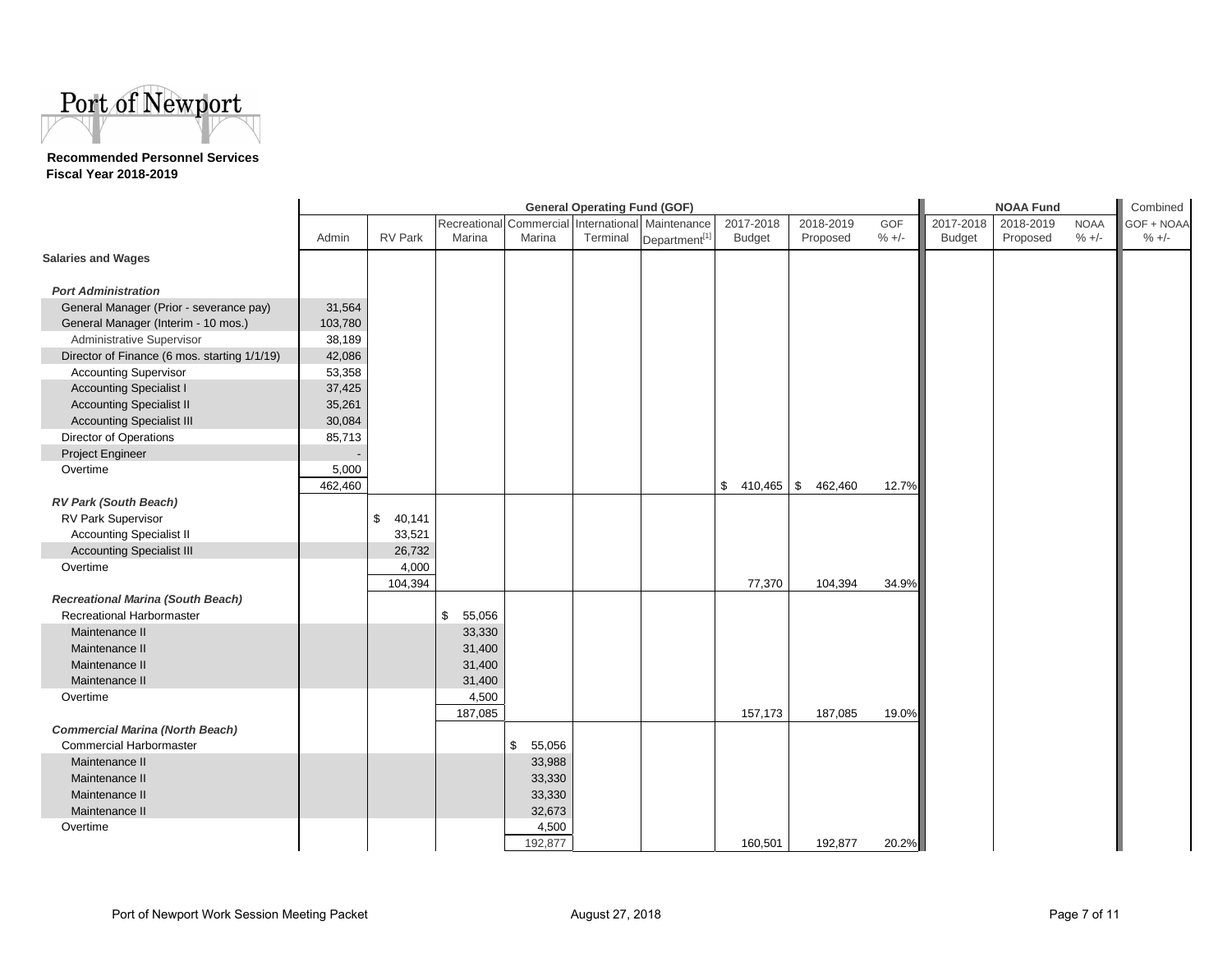|                                         |                 | <b>General Operating Fund (GOF)</b>                                      |                            |                                   |                   |                                                       |                                 |                       | <b>NOAA Fund</b>      |                            |                       | Combined               |                       |
|-----------------------------------------|-----------------|--------------------------------------------------------------------------|----------------------------|-----------------------------------|-------------------|-------------------------------------------------------|---------------------------------|-----------------------|-----------------------|----------------------------|-----------------------|------------------------|-----------------------|
|                                         | Admin           | <b>RV Park</b>                                                           | Marina                     | Recreational Commercial<br>Marina | Terminal          | International Maintenance<br>Department <sup>[1</sup> | 2017-2018<br><b>Budget</b>      | 2018-2019<br>Proposed | <b>GOF</b><br>$% +/-$ | 2017-2018<br><b>Budget</b> | 2018-2019<br>Proposed | <b>NOAA</b><br>$% +/-$ | GOF + NOAA<br>$% +/-$ |
| <b>Salaries and Wages (continued)</b>   |                 |                                                                          |                            |                                   |                   |                                                       |                                 |                       |                       |                            |                       |                        |                       |
| <b>International Terminal</b>           |                 |                                                                          |                            |                                   |                   |                                                       |                                 |                       |                       |                            |                       |                        |                       |
| <b>NIT Supervisor</b>                   |                 |                                                                          |                            |                                   | \$<br>51,619      |                                                       |                                 |                       |                       |                            |                       |                        |                       |
| Overtime                                |                 |                                                                          |                            |                                   | 3,000<br>54,619   |                                                       |                                 |                       |                       |                            |                       |                        |                       |
| <b>Maintenance Department</b>           |                 |                                                                          |                            |                                   |                   |                                                       | 52,358                          | 54,619                | 4.3%                  |                            |                       |                        |                       |
| Maintenance Supervisor                  |                 |                                                                          |                            |                                   |                   | 39,822                                                |                                 |                       |                       |                            |                       |                        |                       |
| Maintenance II                          |                 |                                                                          |                            |                                   |                   | 32,673                                                |                                 |                       |                       |                            |                       |                        |                       |
| Maintenance II                          |                 |                                                                          |                            |                                   |                   | 32,673                                                |                                 |                       |                       |                            |                       |                        |                       |
| Overtime                                |                 |                                                                          |                            |                                   |                   | 1,000                                                 |                                 |                       |                       |                            |                       |                        |                       |
|                                         |                 |                                                                          |                            |                                   |                   | 106,168                                               | 73,736                          | 106,168               | 44.0%                 |                            |                       |                        |                       |
| <b>NOAA</b>                             |                 |                                                                          |                            |                                   |                   |                                                       |                                 |                       |                       |                            |                       |                        |                       |
| MOC-P Manager                           |                 |                                                                          |                            |                                   |                   |                                                       |                                 |                       |                       | 55,994                     | 55,713<br>\$          | $-0.5%$                |                       |
| <b>Total Salaries and Wages</b>         | $$462,460$ \ \$ | 104,394                                                                  | $\frac{1}{2}$ 187,085 \ \$ | 192,877                           | \$<br>$54,619$ \$ | $106, 168$ \$                                         | 931,603                         | 1,107,602             | 18.9%                 | 55,994<br>\$               | \$<br>55,713          | $-0.5%$                | 17.8%                 |
| Personnel Count (FTE)                   | 7.5             | 2.0                                                                      | 5.0                        | 5.0                               | 1.0               | 3.0                                                   | 22.0                            | 23.5                  |                       | 1.0                        | 1.0                   |                        | 24.5                  |
| <b>Payroll Taxes and Benefits</b>       |                 |                                                                          |                            |                                   |                   |                                                       |                                 |                       |                       |                            |                       |                        |                       |
| <b>Total Payroll Tax Expense</b>        | 42.227          | 9,539                                                                    | 17,739                     | 18,298                            | 4,964             | 10,245                                                | 91,685                          | 103,012               | 12.4%                 | 5,739                      | 5.048                 | $-12.0%$               | 10.9%                 |
| <b>Health Insurance</b>                 | 61,920          | 24,768                                                                   | 41,280                     | 41.280                            | 8,256             | 24,768                                                | 184.127                         | 202.272               | 9.9%                  | 7,992                      | 8.256                 | 3.3%                   | 9.6%                  |
| Health Reimbursement Arrangement        | 2,096           | 786                                                                      | 1,310                      | 1,310                             | 262               | 786                                                   | 18,500                          | 6,550                 | $-64.6%$              | 2,000                      | 262                   | $-86.9%$               | $-66.8%$              |
| <b>PERS</b> - Retirement                | 19.864          | 4,813                                                                    | 16.517                     | 13,808                            | 2.518             | 4,894                                                 | 53.614                          | 62.415                | 16.4%                 | 2,581                      | 2.568                 | $-0.5%$                | 15.6%                 |
| <b>Workers' Compensation Insurance</b>  | 1,358           | 306                                                                      | 12,617                     | 13,003                            | 3,670             | 7,165                                                 | 65,191                          | 38,119                | $-41.5%$              | 7,729                      | 3,743                 | $-51.6%$               | $-42.6%$              |
| Employee Assistance Program             | 1,040           | 390                                                                      | 650                        | 650                               | 130               | 390                                                   | n/a                             | 3,250                 | n/a                   | n/a                        | 120                   | n/a                    | n/a                   |
| <b>Employee Incentives</b>              | 1,632           | 612                                                                      | 1,020                      | 1,020                             | 204               | 612                                                   | 4,650                           | 5,100                 | 9.7%                  | 350                        | 196                   | $-44.0%$               | 5.9%                  |
| <b>Total Payroll Taxes and Benefits</b> | 130,138         | 41,214                                                                   | 91,133                     | 89,369                            | 20,004            | 48,860                                                | 417,767                         | 420,718               | 0.7%                  | 26,391                     | 20,193                | $-23.5%$               | $-0.7%$               |
| <b>Total Personnel Services</b>         |                 | $$592,598 \mid $145,608 \mid $278,218 \mid $282,245 \mid $74,623 \mid $$ |                            |                                   |                   |                                                       | 155,028 \$1,349,370 \$1,528,320 |                       | 13.3%                 | $82,385$ \$<br>\$          | 75,907                | $-7.9%$                | 12.0%                 |

Revisions are highlighted in gray.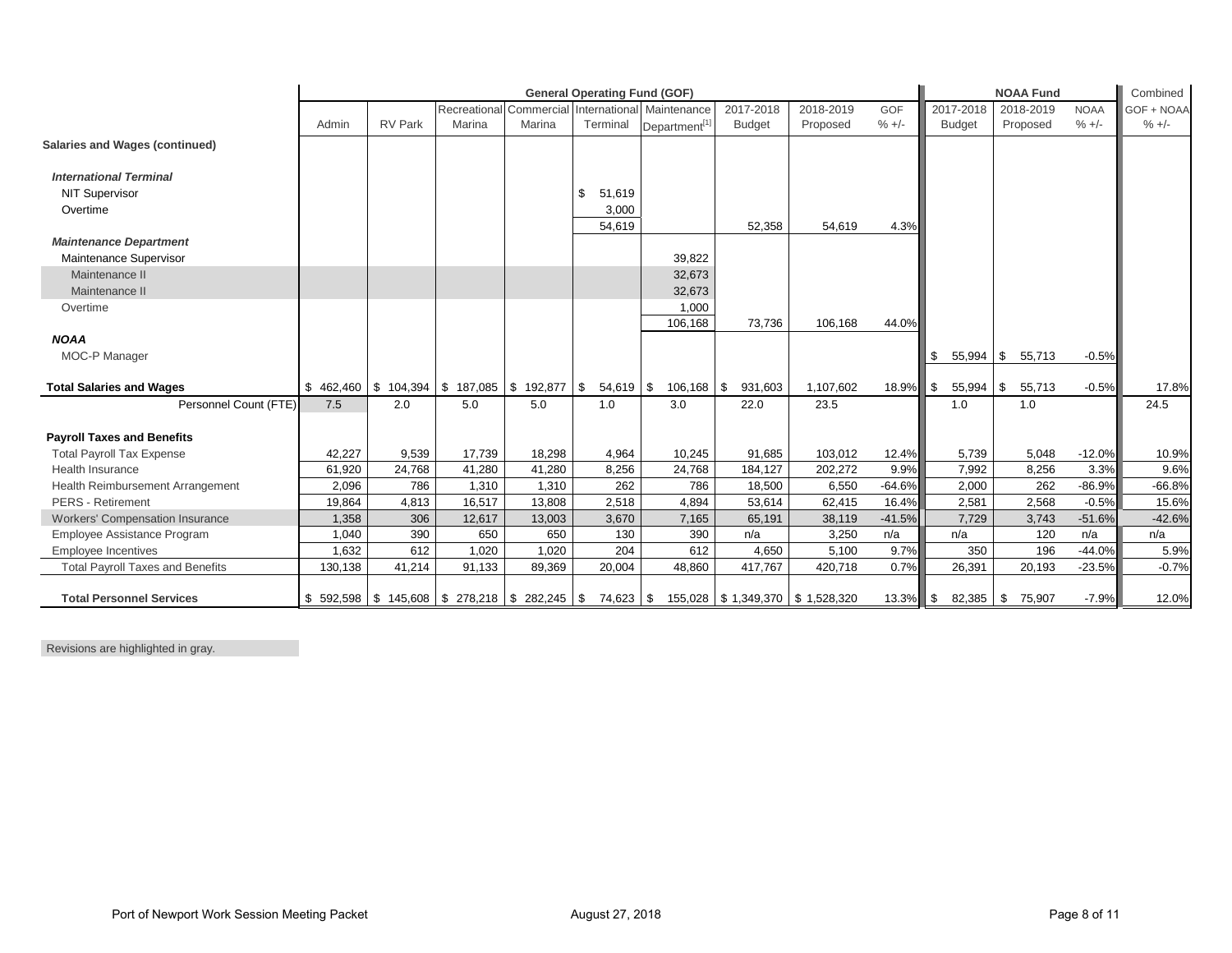## **GENERAL OPERATING FUND**

|                | <b>Historical Data</b>             |                                          |                                    |                                           |                       | Budget for Fiscal Year 2018-2019 |                       |                                       |                |  |  |
|----------------|------------------------------------|------------------------------------------|------------------------------------|-------------------------------------------|-----------------------|----------------------------------|-----------------------|---------------------------------------|----------------|--|--|
|                | Actual                             |                                          |                                    | <b>REVISED BUDGET WORKSHEET</b>           |                       |                                  |                       |                                       |                |  |  |
|                | Second Preceding<br>Year 2015-2016 | <b>First Preceding</b><br>Year 2016-2017 | <b>Adopted Budget</b><br>2017-2018 |                                           | <b>Adopted Budget</b> | Adjustments                      | <b>Revised Budget</b> | % Over (Under)<br>Prior Year's Budget |                |  |  |
| 1              |                                    |                                          |                                    | <b>RESOURCES</b>                          |                       |                                  |                       |                                       | $\mathbf{1}$   |  |  |
| $\overline{2}$ |                                    |                                          |                                    |                                           |                       |                                  |                       |                                       | $\overline{2}$ |  |  |
| 3              | 4,870,090                          | 5,935,741                                | 5,418,316                          | <b>TOTAL RESOURCES</b>                    | 5,842,668             | 0                                | 5,842,668             | 7.8%                                  | 3              |  |  |
| 4              |                                    |                                          |                                    |                                           |                       |                                  |                       |                                       | $\overline{4}$ |  |  |
| 5              |                                    |                                          |                                    | <b>REQUIREMENTS</b>                       |                       |                                  |                       |                                       | 5              |  |  |
| $6\phantom{.}$ | 1,040,549                          | 1,134,147                                | 1,349,370                          | <b>Personnel Services</b>                 | 1,597,956             | (69, 636)                        | 1,528,320             | 13.3%                                 | 6              |  |  |
| $\overline{7}$ |                                    |                                          |                                    |                                           |                       |                                  |                       |                                       | $\overline{7}$ |  |  |
| 8              | 1,199,989                          | 1,337,289                                | 1,626,550                          | <b>Materials and Services</b>             | 1,677,199             | (30,000)                         | 1,647,199             | 1.3%                                  | 8              |  |  |
| 9              |                                    |                                          |                                    |                                           |                       |                                  |                       |                                       | 9              |  |  |
| 10             | 20,345                             | 654,831                                  | 197,900                            | Capital Outlay                            | 341,261               | (312, 280)                       | 28,981                | $-85.4%$                              | 10             |  |  |
| 11             |                                    |                                          |                                    |                                           |                       |                                  |                       |                                       | 11             |  |  |
| 12             | 637,069                            | 699,934                                  | 732,680                            | <b>Debt Service</b>                       | 883,714               | 0                                | 883,714               | 20.6%                                 | 12             |  |  |
| 13             |                                    |                                          |                                    |                                           |                       |                                  |                       |                                       | 13             |  |  |
| 14             | 100,000                            | 60,000                                   | 160,000                            | Transfers OUT, to Other Funds             | 809,617               | (521,992)                        | 287,625               | 79.8%                                 | 14             |  |  |
| 15             |                                    |                                          |                                    |                                           |                       |                                  |                       |                                       | 15             |  |  |
| 16             | 0                                  | 0                                        | 100,000                            | <b>Operating Contingency</b>              | 300,000               | (100,000)                        | 200,000               | 100.0%                                | 16             |  |  |
| 17             |                                    |                                          |                                    |                                           |                       |                                  |                       |                                       | 17             |  |  |
| 18             | 1,872,138                          | 2,049,540                                |                                    | <b>Ending Balance (Prior Years)</b>       |                       |                                  |                       |                                       | $18\,$         |  |  |
| 19             |                                    |                                          | 1,251,816                          | Unappropriated Ending Fund Balance (UEFB) | 232,921               | 1,033,908                        | 1,266,829             | 1.2%                                  | $19\,$         |  |  |
| $20\,$         |                                    |                                          |                                    |                                           |                       |                                  |                       |                                       | $20\,$         |  |  |
| $21$           | 4,870,090                          | 5,935,741                                | 5,418,316                          | <b>TOTAL REQUIREMENTS</b>                 | 5,842,668             | 0                                | 5,842,668             | 7.8%                                  | 21             |  |  |